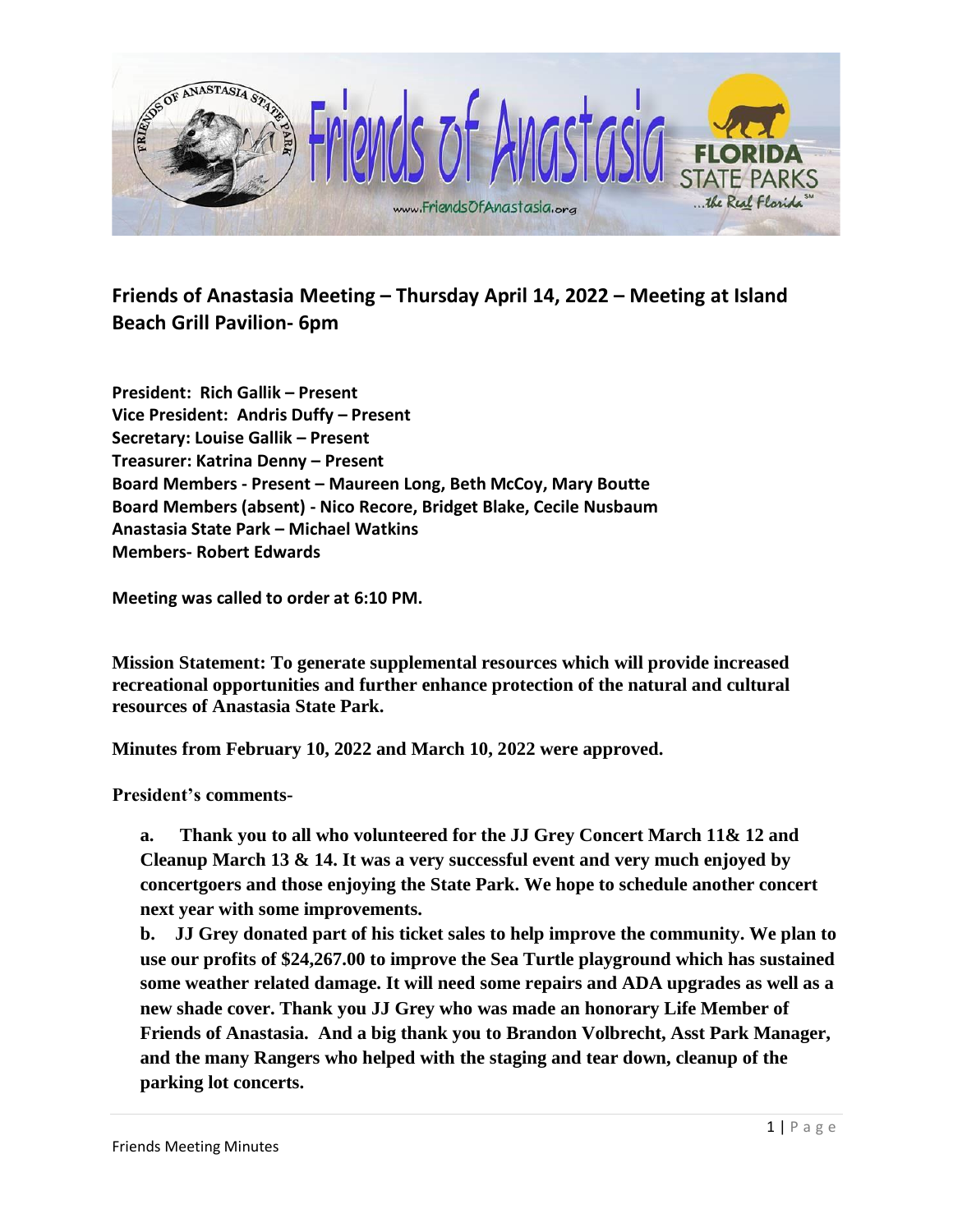**c. Mary Boutte was elected to serve on the Board. Thank you for all your past help with our various events.**

**d. We filed our 2021 990-EZ. Katrina and Jill Atwood CPA compiled the necessary data.**

**e. Rich Gallik, Andris Duffy and Park Manager Michael Watkins will attend the CSO District 3 Meeting on April 21, 2022 at Wekiwa Springs State Park. .**

**Our Park Manager Michael Watkins has hired two new PSS (Park Service Specialists). Michelle Schenck, our Friends' liaison and camp host manager and Maggie Boselowitz, our resource management specialist. We look forward to working with them during many future events.**

**Michelle will be formulating an all-inclusive volunteer list for the very busy summer season at the Park. This way we can utilize the many talents of our volunteers.**

**Michael announced there are two openings for part-time Rangers at the Park. These applicants need good organizational skills.** 

**Financial Report – Katrina sent March financials to the Board. Our total balance this month was \$44,838.00 after expenses for Endless Summer Run shirts and medals. Thank you to Katrina for all you do.**

**Membership Report – Maureen reports our current Friends Membership is 208. With 36 Life Members, 4 Corporate Members and 168 regular members.** 

**We now have a QR Code to help facilitate membership sign-ups.**

**Endless Summer Run November 19, 2022 – Registration sign-ups for the Run have been opened. We have about 100 runners signed up so far. A Virtual Run is also available.**

**Adopt–A–Nest 2022 – the Sea Turtle Adopt-a Nest Program is being reorganized. The program will include more educational and community outreach. Andris Duffy and Bridget Blake are improving the concept and hope to incorporate the new name, Turtle Nest Program, to further explain its purpose. Andris asked for volunteers to take visitors on beach walks.**

**Please remember to sign a volunteer agreement and complete other various paperwork.**